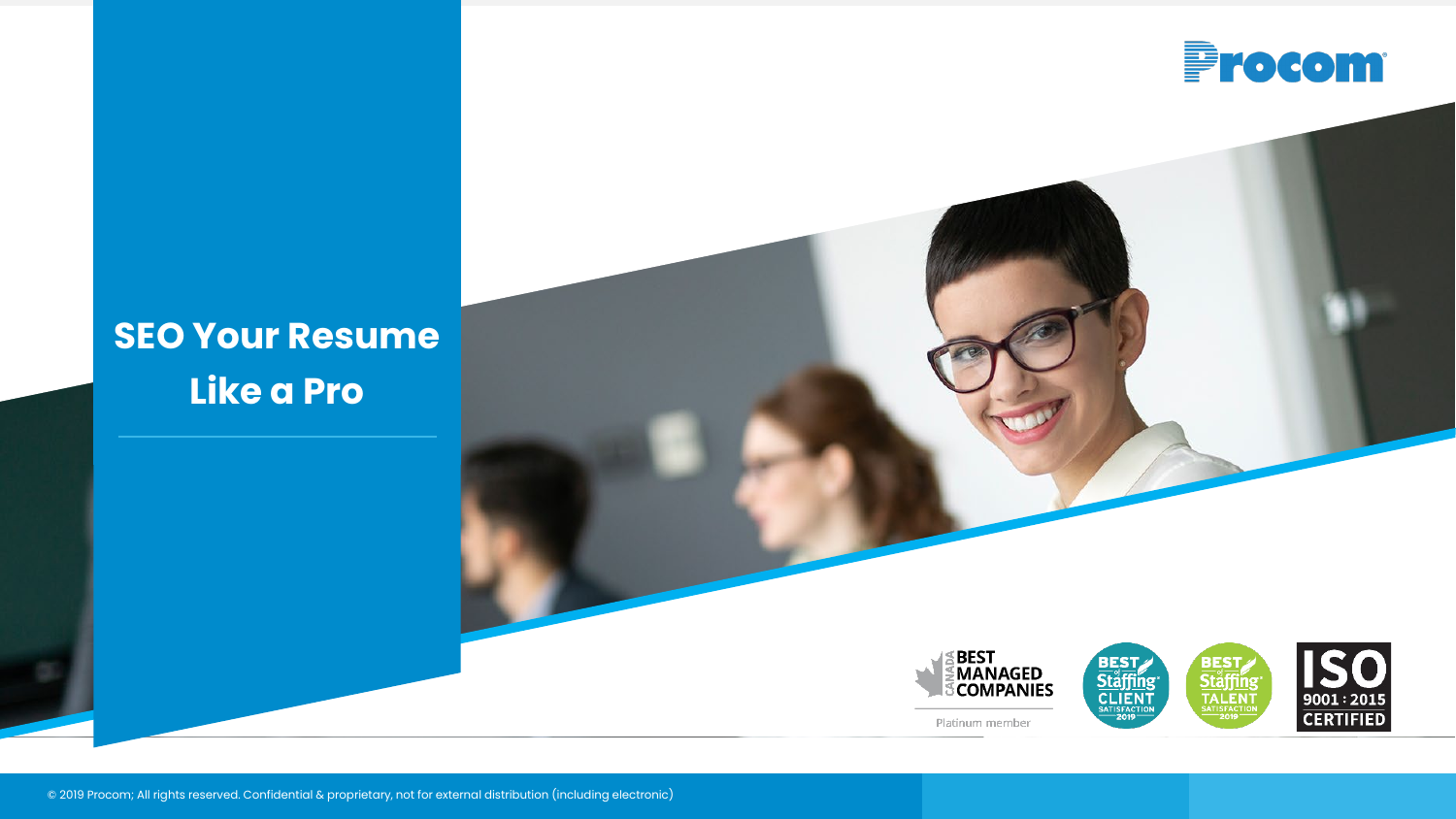## **AGENDA**

- Keys to a Great Resume
- Placement & Frequency of Keywords
- How to Send your Resume
- Key Words are Mandatory

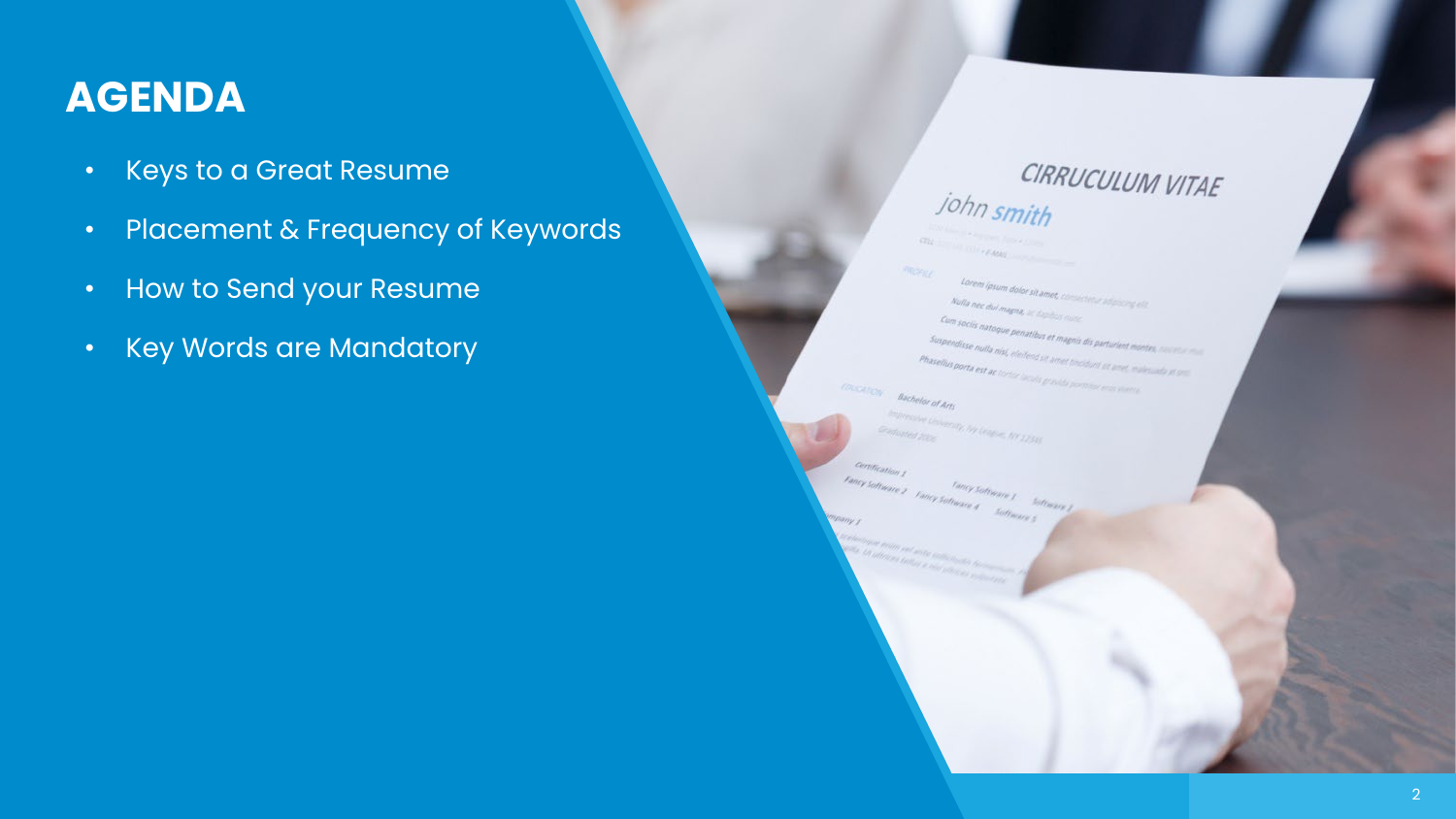## Keys to a Great Resume

- Consistency of resumes sent to recruiters
- **Clear and concise resume**  maximum 6 pages
- **Complete contact information**  not in the header/footer
- **Include your full name**  use both first and last name
- **Don't assume that others will assume**  not on your resume = you don't have it
- **Ensure everything on your resume is verifiable**  including education and certifications
- **Proofread**  check spelling and grammar every time
- **Over bolding key words**  skills, technologies should not be randomly bolded
- **Remove tables or complex formatting**  this ensures ease of editing

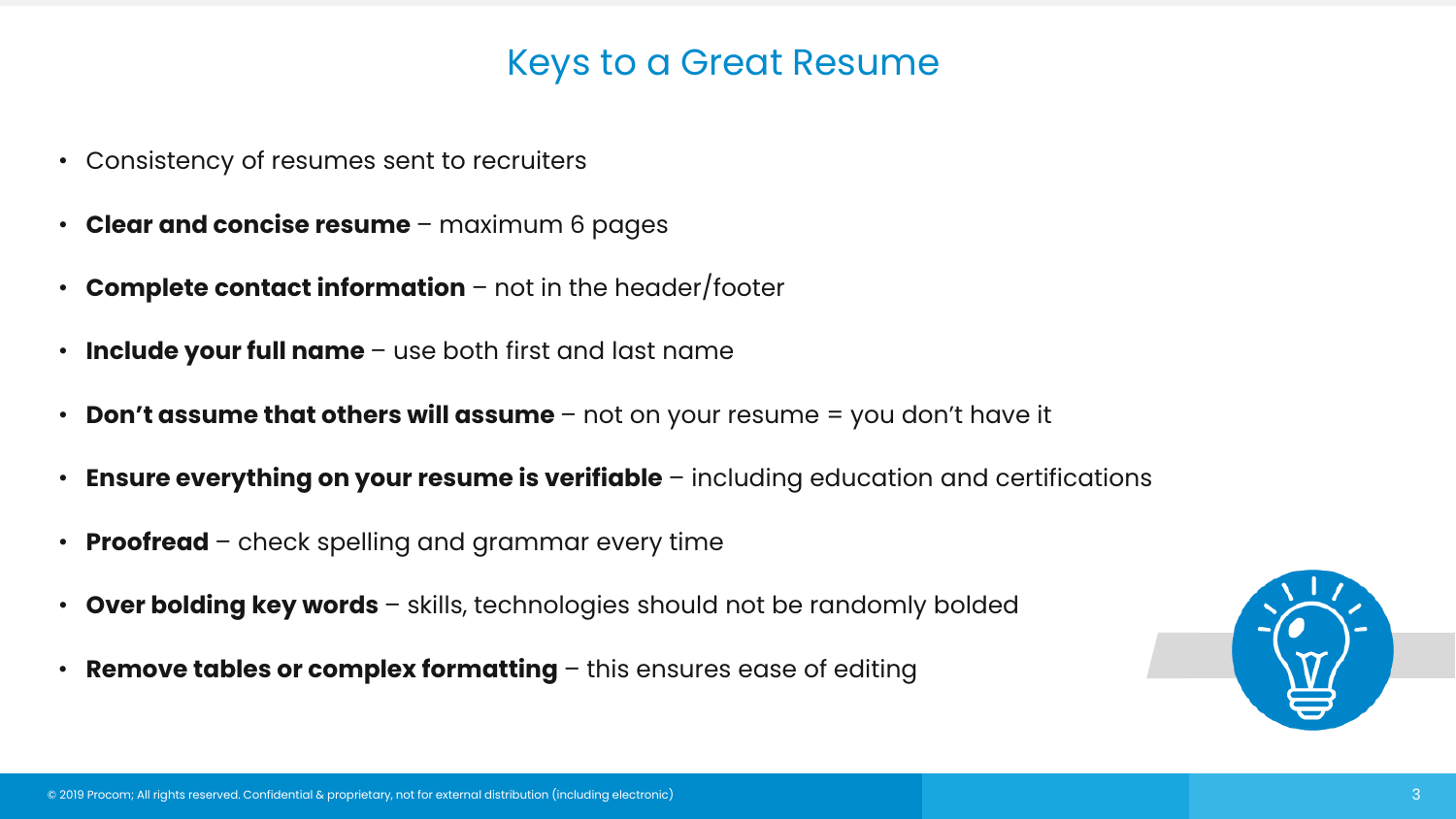## Placement & Frequency of Keywords



Include relevant keywords throughout the body of your projects and not just the summary



Key skills in jobs should be mentioned 6-8 times in your last 5 years of work



### **Technical Skills**

These should be included with each project and not in a summary at the top or bottom of resume



### **Keyword Placement**

Keywords used early in the resume are valued higher than those lower in the resume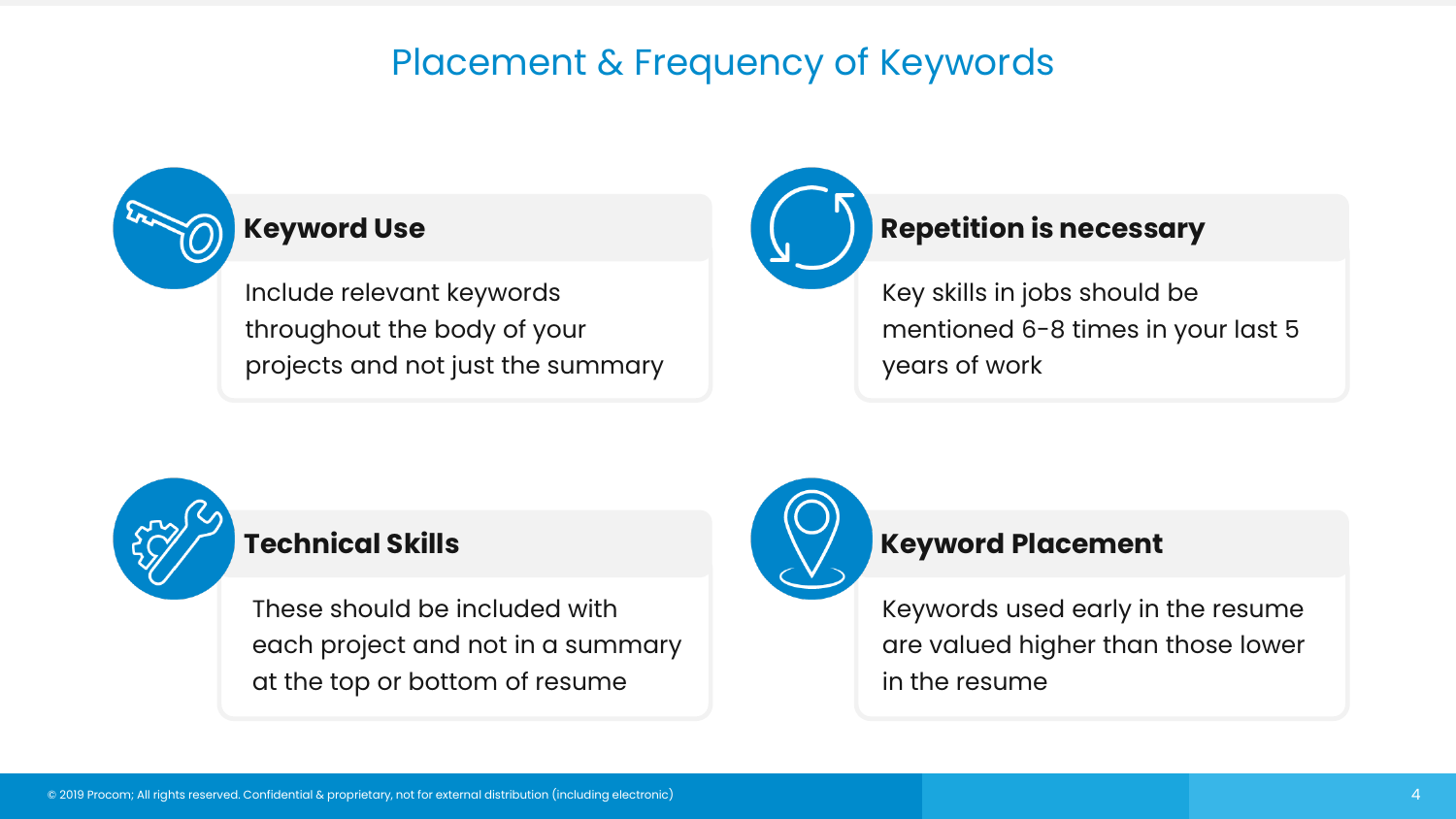## How to Send Your Resume

- **Send a Word format of resume** speed to market is key and your resume is edited for every role
- **Provide a complete address** include your Street, City and Province and Postal
- Radial search is driven off of postal code
- Remove from header/footer and place in the body of the document as parsers do not see this information
- Non abbreviated form of Province are better for search
- Remove graphics, logos and pictures

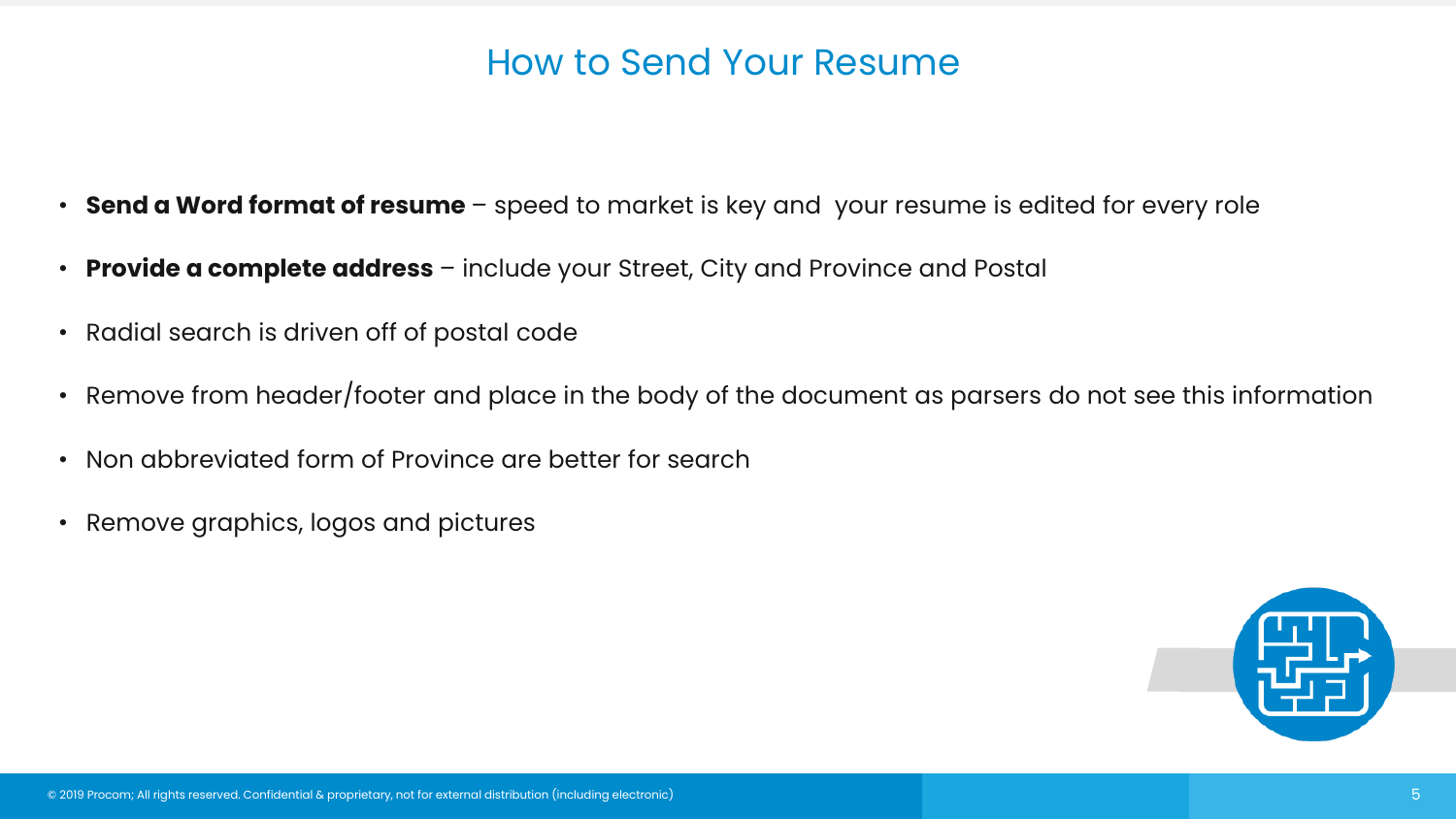## Key Words are Mandatory

- **Long Form and Abbreviation (bracketed)**
	- Project Management Professional (PMP)
	- Systems Requirements Specifications (SRS)
- **Industry** include the industry within the text of the assignment (Financial Services, Banking, Insurance, Retail)
- **Sub segment experience** include keywords that are associated with the industry segment that further narrows your experience (Wealth Management, Capital Markets, Property and Casualty (P&C))
- **Additional key words that may be associated** i.e. Capital Markets- derivatives, securities, trading systems (Charles Rivers), stock/bond issues
- **Relevant law and regulations** include experience or training with specific laws or regulations (Basel, Volcker, Dodd Frank, SOX, etc.)
- **Be inconsistent and creative with words** i.e. Social media, social networks, social networking, Facebook, Twitter, LinkedIn, Pinterest, Instagram
- I**nclude languages** Bilingual French and English (state the language and your fluency)
- **Include size and scope of projects** (budgets and # of resources)
- **Job titles** don't change your title but hyphen to an industry recognized title or include two job titles if dual role held. (i.e. Senior Consultant/Java Developer or Business Analyst/QA)